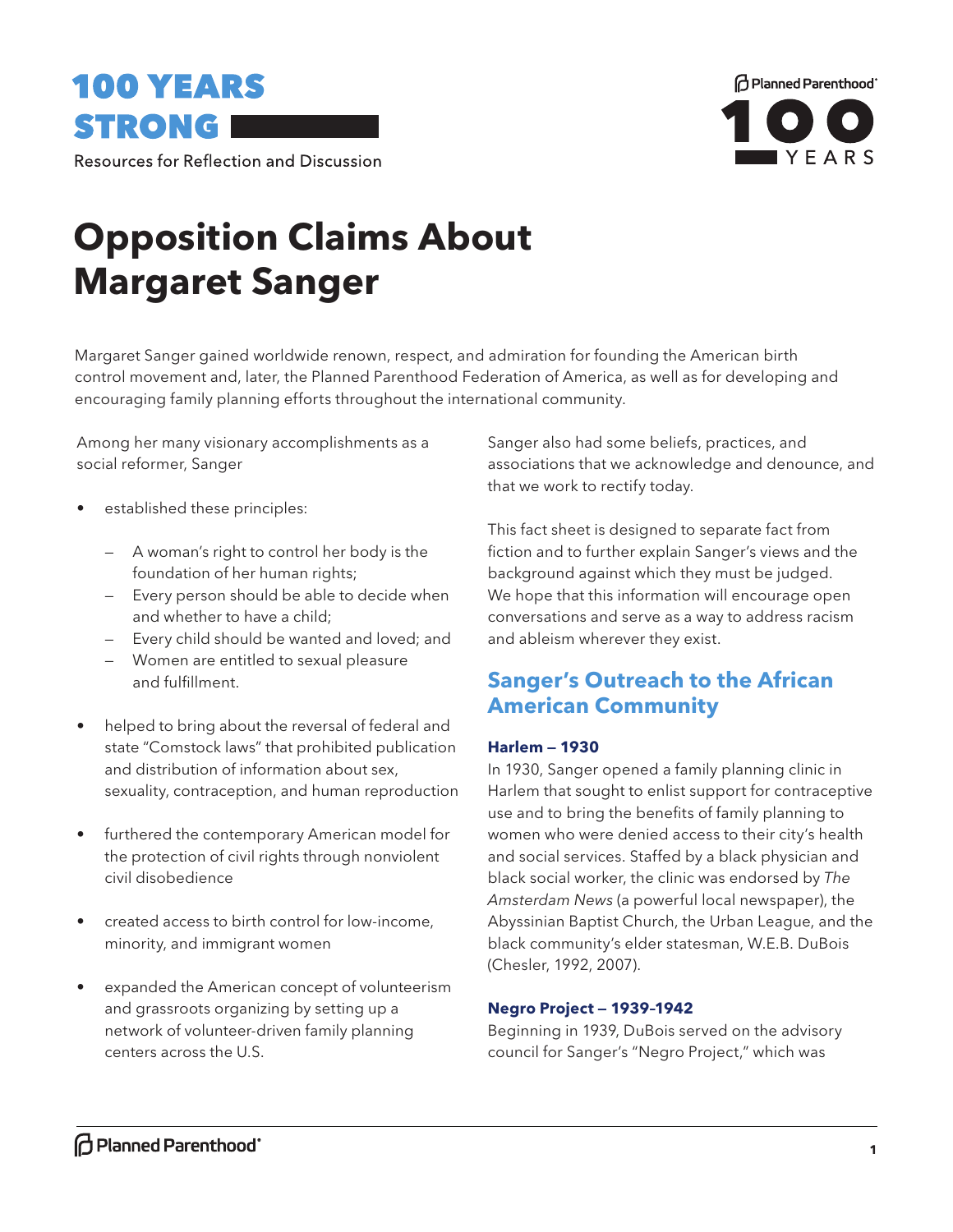

designed to serve African Americans in the rural South. The advisory council called it a "unique experiment in race-building and humanitarian service to a race subjected to discrimination, hardship, and segregation (Chesler, 1992, 2007)."

In a letter to philanthropist Albert Lasker, from whom she hoped to raise funds for the project, Sanger wrote that she wanted to help

*"a group notoriously underprivileged and handicapped to a large measure by a 'caste' system that operates as an added weight upon their efforts to get a fair share of the better things in life. To give them the means of helping themselves is perhaps the richest gift of all. We believe birth control knowledge brought to this group, is the most direct, constructive aid that can be given them to improve their immediate situation" (Sanger, 1939, July).* 

In 1942, she wrote again to Lasker, saying

*"I think it is magnificent that we are in on the ground floor, helping Negroes to control their birth rate, to reduce their high infant and maternal death rate, to maintain better standards of health and living for those already born, and to create better opportunities for those who will be born" (Sanger, 1942).*

Other leaders of the African American community who were involved in the project included Mary McLeod Bethune, founder of the National Council of Negro Women, and Adam Clayton Powell Jr., pastor of the Abyssinian Baptist Church in Harlem.

The Negro Project was also endorsed by prominent white Americans who were involved in social justice efforts at this time, including Eleanor Roosevelt and medical philanthropists, Albert and Mary Lasker, whose financial support made the project possible (Chesler, 1992, 2007).

#### **Division of Negro Service — 1940–43**

Sanger's Birth Control Federation of America, which became Planned Parenthood Federation of America in 1942, established a Division of Negro Service to oversee the Negro Project and to implement Sanger's educational outreach to African Americans nationally. Sponsored by Sanger's fundraising efforts and directed by Florence Rose, the division provided black organizations across the country with Planned Parenthood literature, set up local educational exhibits, facilitated local and national public relations, and employed an African American doctor, Mae McCarroll, to lobby medical groups and teach contraceptive techniques to other black doctors.

## **Martin Luther King Jr.**

In 1966, the year Sanger died, the Rev. Martin Luther King, Jr. said:

*"There is a striking kinship between our movement and Margaret Sanger's early efforts. . . . Our sure beginning in the struggle for equality by nonviolent direct action may not have been so resolute without the tradition established by Margaret Sanger and people like her" (King, 1966).*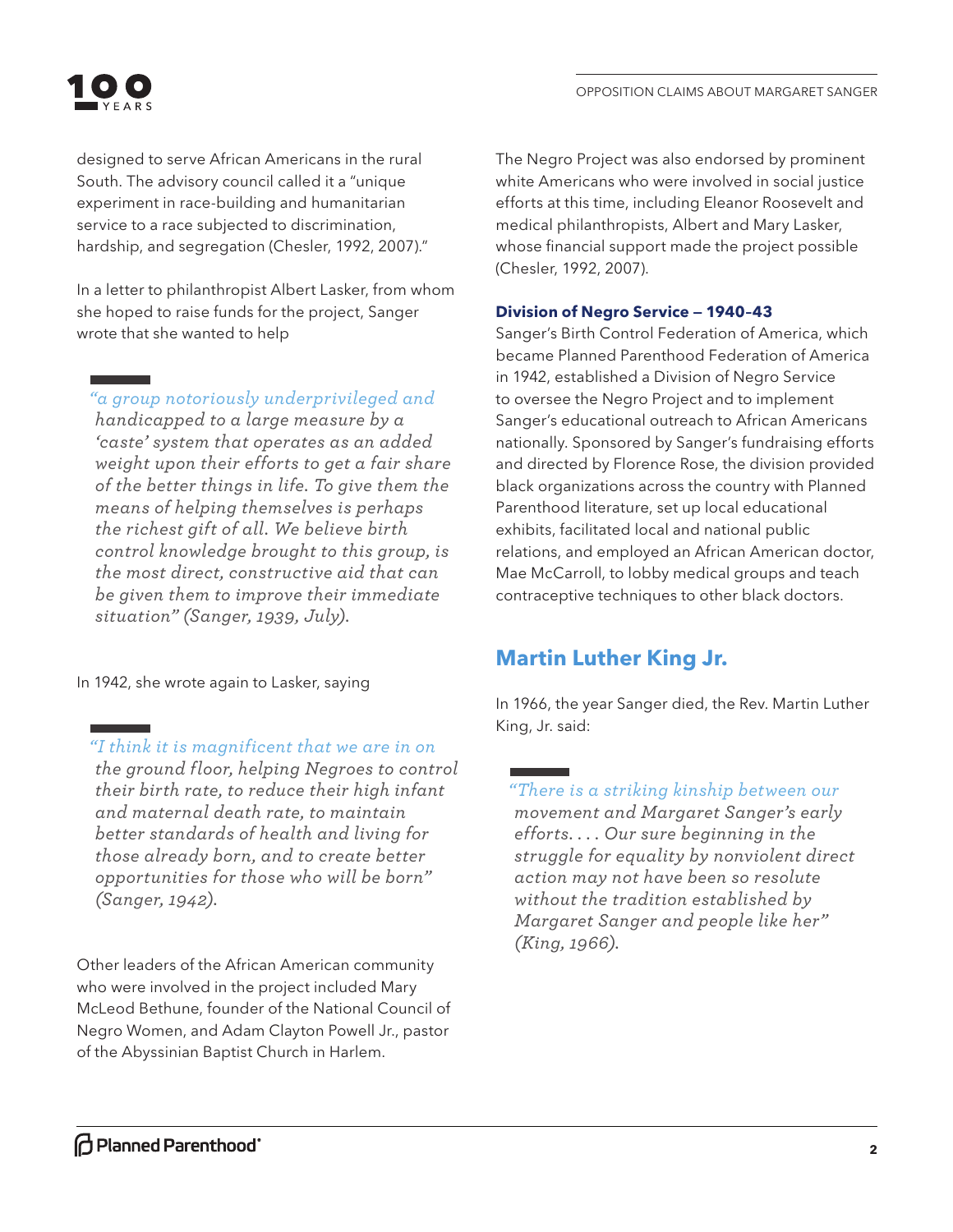

# **Was Sanger Racially Motivated?**

Despite the admiration that African American heroes like DuBois, Powell, and King held for Sanger, arguments continue about whether or not her outreach to the black community was racially motivated. The racism of social policy at the time and the prevalent paternalistic attitudes that caused some philanthropists to try to metaphorically "lift up" the voices of African Americans may have influenced Sanger. But there is no evidence that Sanger, or the Federation, intended to coerce black women into using birth control:

*"The fundamental belief, underscored at* 

*every meeting, mentioned in much of the behind-the-scenes correspondence, and evident in all the printed material put out by the Division of Negro Service, was that uncontrolled fertility presented the greatest burden to the poor, and Southern Blacks were among the poorest Americans. In fact, the Negro Project did not differ very much from the earlier birth control campaigns in the rural South … it would have been more racist, in Sanger's mind, to ignore African Americans in the South than to fail at trying to raise the health and economic standards of their communities" ("Birth Control or Race Control," 2001).* 

However, it is true that Margaret Sanger made a speech on birth control to a women's auxiliary branch of the Ku Klux Klan in Silver Lake, New Jersey, in 1926. Sanger's passion to spread and mainstream birth control led her to speak to any group interested in learning how to plan their reproduction. Planned Parenthood strongly disagrees with Sanger's decision to address an organization that spreads hatred (Sanger, 1938, 366).

## **Sanger and Eugenics**

Eugenics is a theory of improving hereditary qualities by socially controlling human reproduction. Eugenicists, including the Nazis, were opposed to the use of contraception or abortion by healthy and "fit" women (Grossmann, 1995). In fact, Sanger's books were among the very first burned by the Nazis in their campaign against family planning ("Sanger on Exhibit," 1999/2000). (Sanger helped several Jewish women and men and others escape the Nazi regime in Germany ("Margaret Sanger and the 'Refugee Department'," 1993).)

Sanger, however, clearly identified with the broader issues of health and fitness that concerned the early 20th-century eugenics movement, which was enormously popular and well-respected by doctors, physicians, political leaders, and educators during the 1920s and '30s — decades in which treatments for many hereditary and disabling conditions were unknown. But Sanger believed that reproductive decisions should be made on an individual and not a social or cultural basis (although she did sometimes exempt those women whom she saw as incompetent in her writing), and she consistently and firmly repudiated any strictly racial application of eugenics principles. For example, Sanger vocally opposed the racial stereotyping that effected passage of the Immigration Act of 1924, on the grounds that intelligence and other inherited traits vary by individual and not by group (Chesler, 1992, 2007).

Though she tried for years, Sanger was unable to convince the leaders of the eugenics movement to accept her credo that "No woman can be free who does not own and control her body (Sanger, 1920)." Her ongoing disagreement with the eugenicists of her day is clear from her remarks in *The Birth Control Review* of February 1919: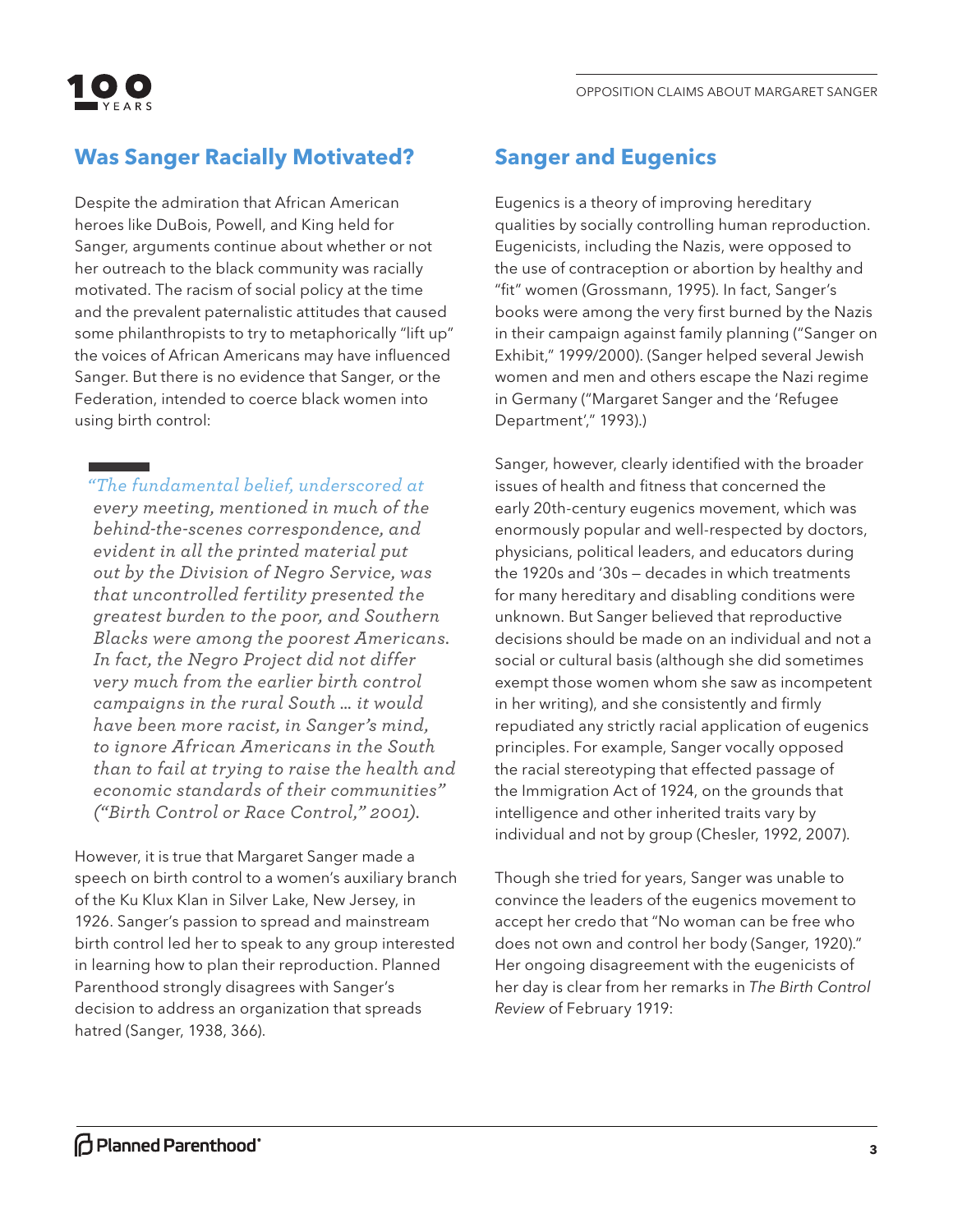

## *"Eugenists imply or insist that a woman's*

*first duty is to the state; we contend that her duty to herself is her first duty to the state. We maintain that a woman possessing an adequate knowledge of her reproductive functions is the best judge of the time and conditions under which her child should be brought into the world. We further maintain that it is her right, regardless of all other considerations, to determine whether she shall bear children or not, and how many children she shall bear if she chooses to become a mother. … Only upon a free, selfdetermining motherhood can rest any unshakable structure of racial betterment" (Sanger, 1919a).* 

Although Sanger uniformly repudiated the racist exploitation of eugenics principles, she agreed with the "progressives" of her day who favored

- incentives for the voluntary hospitalization and/or sterilization of people with untreatable, disabling, hereditary conditions
- the adoption and enforcement of stringent regulations to prevent the immigration of the diseased and "feebleminded" into the U.S.
- placing so-called illiterates, paupers, unemployables, criminals, prostitutes, and dope fiends on farms and in open spaces as long as necessary for the strengthening and development of moral conduct

In addition, Sanger endorsed the 1927 *Buck v. Bell*  decision, written by Oliver Wendell Holmes Jr., in

which the Supreme Court ruled that compulsory sterilization of the "unfit" was allowable under the Constitution. This decision enabled states to sterilize citizens deemed unfit, without the consent and sometimes even the knowledge of those affected. (A majority of states adopted involuntary sterilization policies, leading to over 60,000 sterilizations by 1967.) (Chesler, 1992, 2007, 485)

Planned Parenthood acknowledges these major flaws in Sanger's views — and we believe that they are wrong. Furthermore, we hope that this acknowledgment fosters an open conversation on racism and ableism – both inside and out of our organization.

## **Published Statements that Distort or Misquote Margaret Sanger**

Through the years, a number of allegations surrounding Margaret Sanger, including falsely attributed quotations, have surfaced with regularity in anti-family planning publications:

*"More children from the fit, less from the unfit — that is the chief issue in birth control."* 

A quotation falsely attributed to Margaret Sanger, this statement was made by the editors of American Medicine in a review of an article by Sanger. The editorial from which this appeared, as well as Sanger's article, "Why Not Birth Control Clinics in America?" were reprinted side-by-side in the May 1919 *Birth Control Review* (Sanger, 1919b).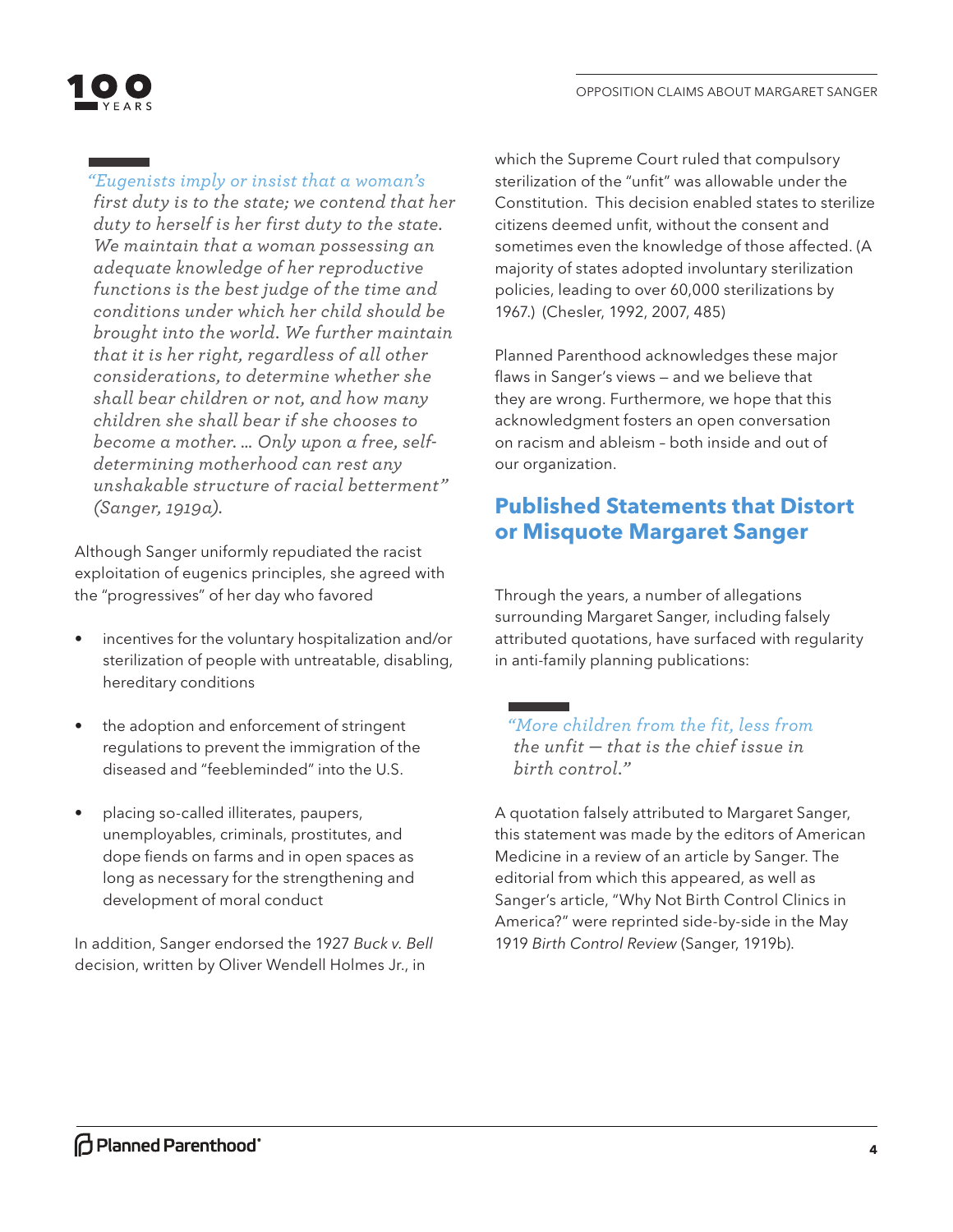

*"The mass of ignorant Negroes still breed carelessly and disastrously, so that the increase among Negroes, even more than the increase among whites, is from that portion of the population least intelligent and fit, and least able to rear their children properly."* 

Another quotation falsely attributed to Margaret Sanger, this was actually written for the June 1932 issue of the *Birth Control Review* by W.E.B. DuBois, founder of the National Association for the Advancement of Colored People (NAACP). However, Dubois' language in his discussion about the effects of birth control on the balance between quality-oflife considerations and race-survival issues for African Americans is racially insensitive.

*"Blacks, soldiers, and Jews are a menace to the race."* 

This fabricated quotation, falsely attributed to Sanger, was concocted in the late 1980s. The alleged source is the April 1933 *Birth Control Review* (Sanger ceased editing the *Review* in 1929). That issue contains no article or letter by Sanger.

## *"To create a race of thoroughbreds . . ."*

This remark, again falsely attributed to Sanger, was made by Dr. Edward A. Kempf and has been cited out of context and with distorted meaning. Dr. Kempf, a progressive physician, was actually arguing for state endowment of maternal and infant care clinics. In her book *The Pivot of Civilization*, Sanger quoted Dr. Kempf's argument about how environment may improve human excellence:

*"Society must make life worth the living and the refining for the individual by conditioning him to love and to seek the love-object in a manner that reflects a constructive effect upon his fellow-men and by giving him suitable opportunities. The virility of the automatic apparatus is destroyed by excessive gormandizing or hunger, by excessive wealth or poverty, by excessive work or idleness, by sexual abuse or intolerant prudishness. The noblest and most difficult art of all is the raising of human thoroughbreds" (Sanger, 1922 [1969]).* 

It was in this spirit that Sanger used the phrase "Birth Control: To Create a Race of Thoroughbreds" as a banner on the November 1921 issue of the *Birth Control Review*. (Differing slogans on the theme of voluntary family planning sometimes appeared under the title of the *Review*, e.g., "Dedicated to the Cause of Voluntary Motherhood," January 1928.)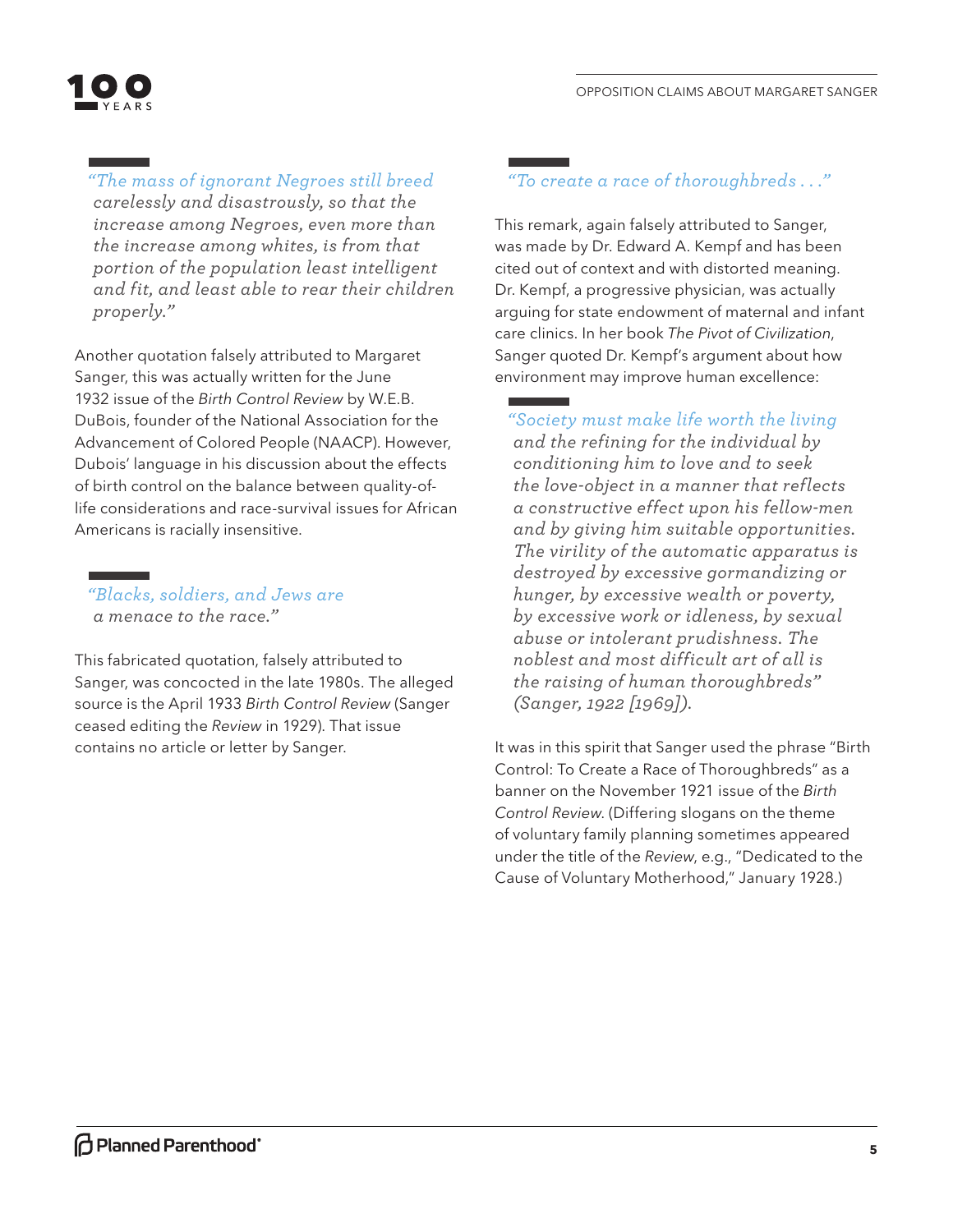*"The most merciful thing that the large family does to one of its infant members is to kill it."* 

This statement is taken out of context from Margaret Sanger's *Woman and the New Race* (Sanger, 1920). Sanger was making an ironic comment — not a prescriptive one — about the horrifying rate of infant mortality among large families without the means to provide a safe home, adequate nutrition, and medical access that were typical of early 20thcentury urban America. The statement, as grim as the conditions that prompted Sanger to make it, accompanied this chart, illustrating the infant death rate in 1920:

#### **Deaths During First Year**

| 1st born children  | 23% |
|--------------------|-----|
| 2nd born children  | 20% |
| 3rd born children  | 21% |
| 4th born children  | 23% |
| 5th born children  | 26% |
| 6th born children  | 31% |
| 7th born children  | 31% |
| 8th born children  | 33% |
| 9th born children  | 35% |
| 10th born children | 41% |
| 11th born children | 51% |
| 12th born children | 60% |
|                    |     |

*"We do not want word to get out that we want to exterminate the Negro population."* 

Sanger was aware of African American concerns, passionately argued by Marcus Garvey in the 1920s, that birth control was a threat to the survival of the black race. This statement, which acknowledges those fears, is taken from a letter to Clarence J. Gamble, M.D., a champion of the birth control movement. In that letter, Sanger describes her strategy to allay such apprehensions — because exterminating an entire population was not her goal. A larger portion of the letter makes Sanger's meaning clear:

*"It seems to me from my experience . . . in North Carolina, Georgia, Tennessee, and Texas, that while the colored Negroes have great respect for white doctors, they can get closer to their own members and more or less lay their cards on the table. . . . They do not do this with the white people, and if we can train the Negro doctor at the clinic, he can go among them with enthusiasm and with knowledge, which, I believe, will have far-reaching results. . . . His work, in my opinion, should be entirely with the Negro profession and the nurses, hospital, social workers, as well as the County's white doctors. His success will depend upon his personality and his training by us.* 

*The minister's work is also important, and also he should be trained, perhaps by the Federation, as to our ideals and the goal that we hope to reach. We do not want word to go out that we want to exterminate the Negro population, and the minister is the man who can straighten out that idea if it ever occurs" (Sanger, 1939, December).*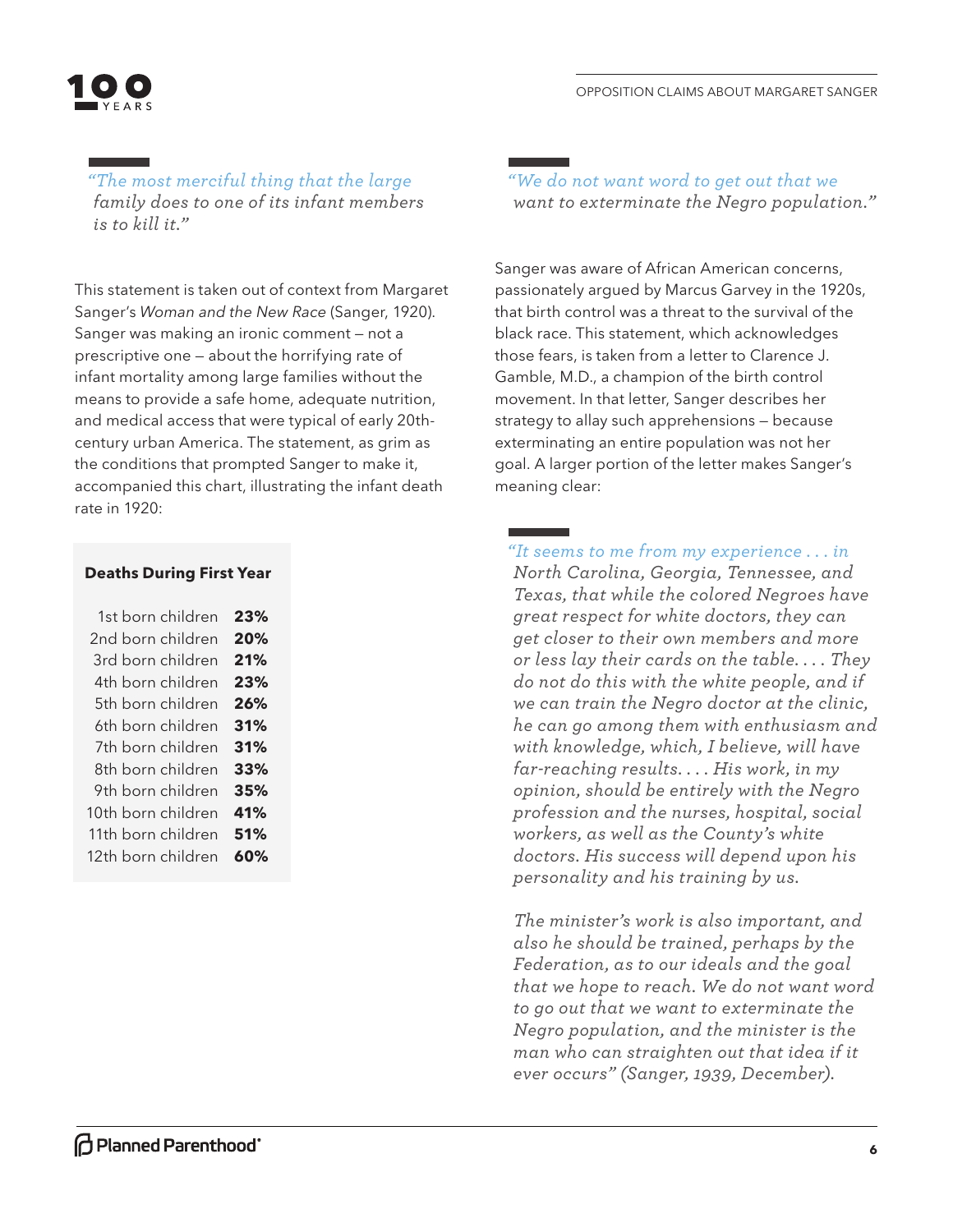

*"As early as 1914 Margaret Sanger was promoting abortion, not for white middleclass women, but against 'inferior races' — black people, poor people, Slavs, Latins, and Hebrews were 'human weeds.'"* 

This allegation about Margaret Sanger appears in an anonymous flyer, "Facts About Planned Parenthood," that is circulated by anti-family planning activists. Margaret Sanger, who passionately believed in a woman's right to control her body, never "promoted" abortion because it was illegal and dangerous throughout her lifetime. She urged women to use contraceptives so that they would not be at risk for the dangers of illegal, back-alley abortion. Sanger never described any ethnic community as an "inferior race" or as "human weeds."

In her lifetime, Sanger won the respect of international figures of all races, including the Rev. Martin Luther King, Jr.; Mahatma Gandhi; Shidzue Kato, the foremost family planning advocate in Japan; and Lady Dhanvanthi Rama Rau of India, a leader in family planning — all of whom were sensitive to issues of race.

## **The Rising Tide of Color Against White World Supremacy**

This is the title of a book falsely attributed to Sanger. It was written by Lothrop Stoddard and reviewed by Havelock Ellis in the October 1920 issue of the *Birth Control Review*. Its general topic, the international politics of race relations in the first decades of the century, is one in which Sanger was not involved. Her interest, insofar as she allowed a review of Stoddard's book to be published in the *Birth Control Review*, was in the overall health and quality of life of all races and not in tensions between them. Ellis's review was critical of the Stoddard book and of distinctions based on race or ethnicity alone.

# **For Further Reading:**

How False Narratives of Margaret Sanger Are Being Used to Shame Black Women, Imani Gandy, 8/20/2015

Trust Black Women: Stand with us for Reproductive Justice, Trust Black Women Partnership

The Margaret Sanger Papers Project

Valenza, Charles. (1985) "Was Margaret Sanger a Racist?" Family Planning Perspectives, 17(1) (January/February), 44–46.